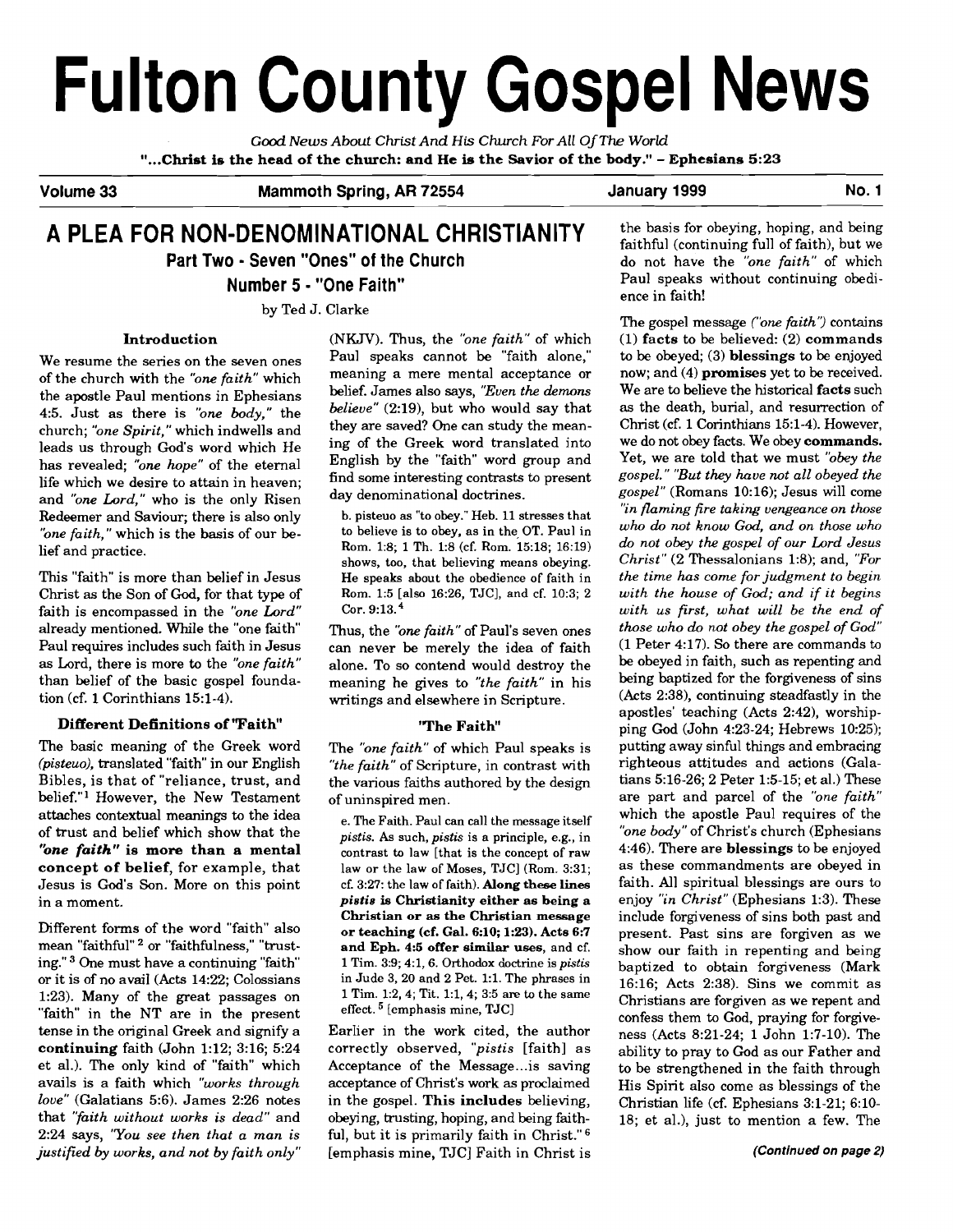### **FULTON COUNTY GOSPEL NEWS**  USPS Publication # 21 1780

... is a Periodical publication issued monthly by the Church of Christ at Third and Bethel (P.O. Box 251). Mammoth Spring, AR 72554-0251. POSTMASTER: Please mail all changes of address to the above address.

FCGN is mailed **free** of charge to any who care to receive it. We will be happy to add any names to the regular mailing list. If you send in a name we must have a complete address, including number and street name, or R.R. or HCR number, plus box number, or a P.O. Box number and the NINE DIGIT **ZIP** CODE. This paper is supported by voluntary contributions for which we are grateful. Financial information will be **furnished** upon request. **Mail** all *address corrections or manuscripts to:* 

**FULTON COUNTY GOSPEL NEWS** 

*P.* 0. *Box 252 Mammoth* **Spring,** *AR 72554* 

| Triummont opting, the resort |  |  |
|------------------------------|--|--|
|                              |  |  |
|                              |  |  |
|                              |  |  |
|                              |  |  |

#### **(Continued from page 1)**

**promises** yet to **be** received include eternal life (Titus 1:2; 3:7) and the joys of heaven yet to be revealed (1 Peter 1:4-5; 2 Peter 1:lO-11; Revelation 21:l-5; 22:l-5).

These are all matters of the *"one faith"*  which are revealed in the New Testament of Christ. Jude 3 says we must *"contend earnestly for the faith which was one for all delivered to the saints."* This faith is the *'bne fiith,* " once for all delivered to the saints. There is no substitute for it. Any who add to it or detract from it do so in condemnation from **God** *(6.* Deuteronomy 42; Proverbs 305-6; Revelation 22:18-19).

#### **Faith, Gospel, and Doctrine**

There is a very popular false teaching in religion which says that "faith" in Christ is the sole factor in determining whether one is saved, It is further alleged that that "faith" is in the death, burial, and resurrection of Christ, which is a "core teaching," and that so-called "doctrinal matters" other than those gospel facts do not affect one's salvation and should not hinder fellowship among all professed believers in Christ.

We have already shown that *"the faith"*  and *"the gospel''* include more than the basic facts of Christ's death, burial, and resurrection. It remains to show that "the doctrine of Christ" is **also** part of the gospel faith. Doctrine cannot be relegated to an inferior position, as though it is less important than and different from the *"one faith"* or gospel. The English word frequently translated "doctrine" in the NT is sometimes translated "teaching," which is indeed the proper meaning of the word. The difference is whether or not the "teaching" is divine instruction, coming from God, or if the teaching comes from no greater authority than the will of man. Jesus noted that God had said, *"In vain do they worship Me, Teaching as doctrines* [instruction] *the commandments of men"* (Matthew 15:9; cf. Isaiah 29:13). Apparently Jesus thought that "doctrines" were very important and did make a difference on the acceptability of one's worship! While denominational preachers and liberal brethren say "doctrine" is not an issue at the "core" of whether or not one is acceptable to God, God said that worship not according to divine instruction is *"vain.* "

Another passage to our point is found in Second John 9-11: *'Whoever transgresses and does not abide in the doctrine of Christ does not have God. He who abides in the doctrine of Christ has both the Father and the Son. (10) If anyone comes to you and does not bring this doctrine, do not receive him into your house nor greet him; (11) for he who greets him shares in his evil deeds."* While those who desire to restructure the Lord's church contend that "doctrine" in these verses refers to only the concept of Christ coming in the flesh (verse 7), general usage of the phrase "doctrine of Christ" and the context here cannot limit its meaning to verse 7.

*didache.* This word means "teaching," "instruction" as a fact ... In the **NT** it refers to the whole *didaskein* [teaching] of Jesus in Mt. 7:28 etc., i.e., his proclaiming God's will in both form and content. This also is the meaning in Jn. 7:16-17. The same applies when the didache [teaching] of the Pharisees and Sadducees is at issue in Mt. 16:12, of the apostles [dodrine] in Acts 5:28, of those who taught the Roman church in 6:17; 16:17, and of Paul in 1 Cor. 14:6. 2 Jn. 9-10 **follows** the **same pattern,** as does Revelation when speaking of the didache [doctrine or teaching] of Balaam, the Nicolaitans, and Jezebel in 2:14, 15, **24.'**  [emphasis mine, TJC]

The very context of this passage (2 John 9-11) demonstrates that the "doctrine of Christ" under consideration is not limited to verse 7, but refers to the whole of Christ's teaching, including that revealed by His apostles (cf. John 16:12-15; 1 Corinthians 14:37; Ephesians 3-3-5; Jude

3 et al.). John wrote (2 John 1-4) about "truth" as a body of teaching, not truth limited to one point. In verse 6 he speaks that our love for Christ is that *"we walk according* **to** *His commandments.* " Notice he wrote the plural "commandments," not refemng to just one. In verse 7 John gives an example of a serious false teaching which fails to keep the truth and walk in Christ's commandments, but abiding in the *"doctrine of Christ"* involves much more than this one example. Jesus made part of this same point in John 8:31-32, saying, *"If you abide in My word* [the doctrine or teaching Christ gave], *then you are My disciples indeed And you shall know the truth and the truth shall make you free."* 

#### **Conclusion**

Anyone who teaches differently than Christ or His inspired apostles and prophets regarding any matter essential to the *"one faith"* (the gospel message, which is also the doctrine or teaching of Christ) is not abiding in Christ's word. Thus, that person does not have God or Christ abiding in him or her. The *"one faith"* of which Paul speaks excludes all others. Remember, where there is only one of something, you have no choice in the matter. You will either accept God's *"one faith"* or teach as your doctrine the commandments of men, which is vain worship (cf. Matthew 15:9,13).

The *"one faith"* of which Paul speaks contains the fulness of God's will for us. It covers the plan of salvation, how to worship and serve God acceptably, how to live sanctified lives and *"keep yourselves in the love of God"* (Jude 21). The *"one faith"* is comprehended in the following passage by Paul regarding God's will. *"All Scripture is given by inspiration of God, and is profitable for doctrine, for reproof for correction, for instruction in righteousness, that the man of God may be complete, thoroughly equipped for ewry good work"* (2 Timothy 3:16-17). If your faith varies from the *"one faith"* shown by God's will, it is not *"the faith"* which has been given once for all time, for which we should earnestly contend (cf. Jude 3). Would it concern you to discover that your faith cannot be found as the *"one faith"* of the Scriptures?

We have a free **tract** we would enjoy sending to you entitled, **Introducing...**A **First Century Church for All Time.**  The tract suggests several essential areas for you to investigate in your Bible, as you compare the teaching of the Bible to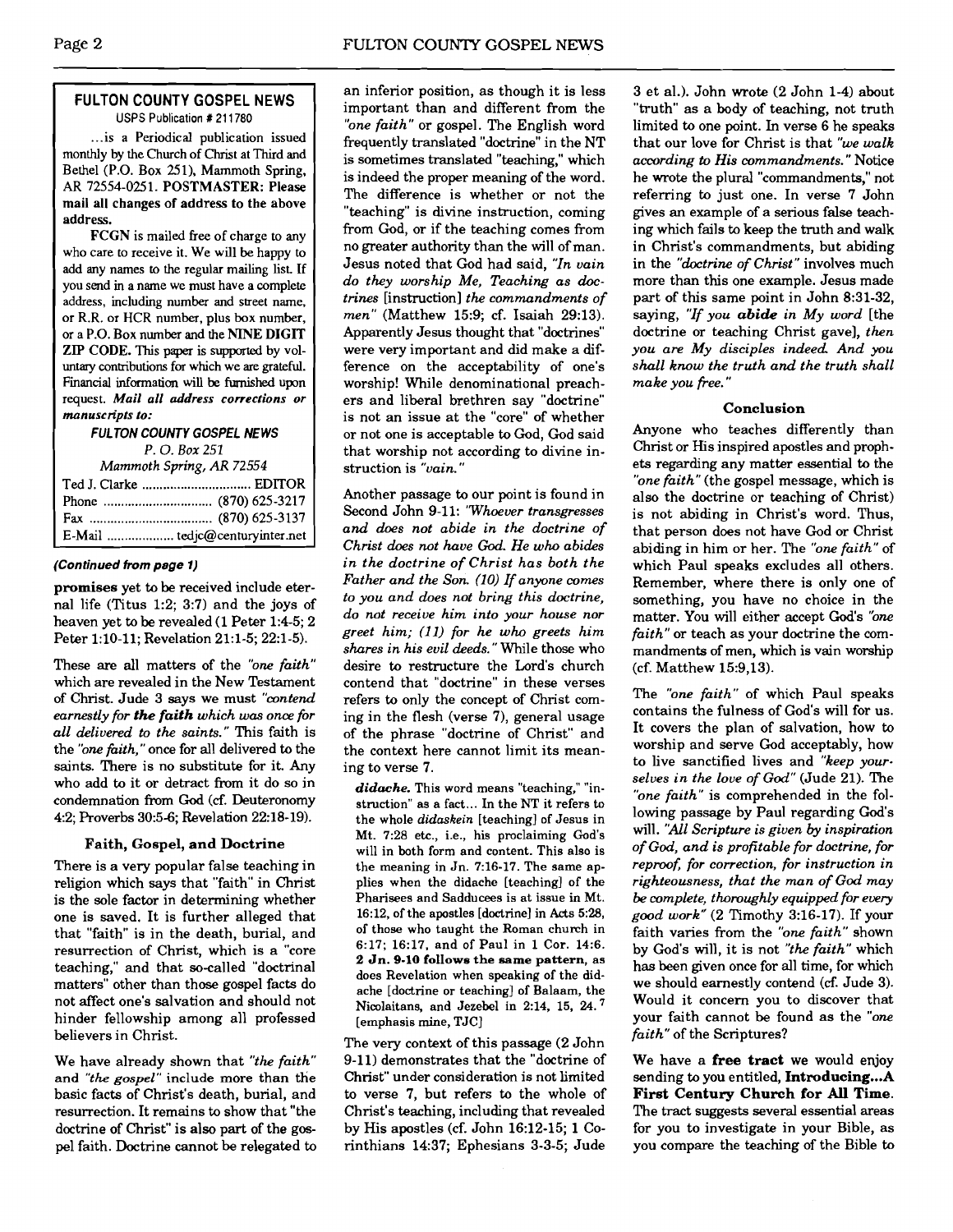your own faith and church. Simply drop us a line and make your request for the free tract offer. Be sure to provide us with your return mailing address. You may contact us by regular mail, e-mail, fax, or telephone. See the **box** at the top of column one on page two of this issue for all the information you need to contact us in one of these ways. [to be continued.] m one on page two of this issue for all<br>the information you need to contact us in<br>the of these ways. [to be continued]<br>All references are to Theological Dictionary of

**the New Testament, ed. Gerhard Kittel and Gerhard Friedich (Grand Rapids: William B. Eerdmans, 1974), translated and abridged by**  Geoffrey W. Bromiley, 1985; article on "pisteuo," **by R Bultmann, 849-857.** 

- **<sup>a</sup>TDNT (Abridged), 853.**
- **3 Ibid.**
- ' **Ibid.,854.**
- **Ibid.**
- **<sup>6</sup>Ibid.**
- **TDNT (Abridged), article on "didasko** ... **didache," by K.H. Rengstorf, 161-166.**

## **'THE BIBLE IS FROM GOD**

**Bible Lesson Number Three** 

by Richard England

The Bible is from God. It did not originate in the mind of man. It is inspired, "God breathed." It makes known (that's revelation) to man things that were unknown and could not have been known through any other source. Over a period of sixteen hundred years, approximately forty men wrote what God revealed to them. All their writings combined make up the book we call "The Bible." It is an account of God's dealing with mankind.

Jesus' being raised from the dead proves that he is the Son of God. Once that is understood, there is no difficulty in seeing that what Jesus said and what his disciples wrote under his direction is dependable.

They said of the Old Testament:

2 Peter 1:21 *"For the prophecy came not in old time by the will of man: but holy men of God spake as they were moved by the Holy Ghost.* "

Concerning the New Testament:

1. The Lord promised:

John 14:26 "But the Comforter, which *is the Holy Ghost, whom the Father will send in my name, he shall teach you all things, and bring all things to your remembrance, whatsoever I have said unto pu."* 

John 16:13 *"Howbeit when he, the Spirit of truth, is come, he will guide you into all truth: for he shall not*  *speak of himself; but whatsoever he shall hear, that shall he speak: and he will show you things to come."* 

2. The apostles received:

2 Peter 1:3 *'According as his divine power hath given unto us all things that pertain unto life and godliness, through the knowledge of him that hath called us to glory and virtue."* 

3. They spoke:

*"...not in the words which man's wisdom teacheth, but which the Holy Ghost teacheth* .... 1 Corinthians 2:l

4. They wrote:

Ephesians 3:s-4 *"How that by revelation he made known unto me the mystery; (as I wrote afore in few words, whereby, when ye read, ye may understand my knowledge in the mystery of Christ)* "

2 Peter 1:15 *"Moreover I will endeavour that ye may be able after my decease to have these things always in remembrance."* 

God did not reveal to them a thought and depend on their ability to write down and teach it as best they could by their own understanding. If that had been the case, we would have been at the mercy of their unaided memory. But, God gave them the very words. This is evidenced, in part, by the fact that they often spoke things they didn't understand (Read Acts 2:39 and Acts 10:34,35).

The last inspired book to be written was the book of Revelation. Since that time, in that all the truth was in the Bible, there has been no need for further information. Through the years the book has been preserved from one generation to another accurately enough that we have no doubt but that we can know all the will of God for man today. It may well be in the wisdom of God that we do not have the original copies of the Bible writings, for some would worship the parchment and ink and not the God of heaven who revealed it. But, we do have manuscripts which date back very close to original writings. Preservation of the Bible has been quite accurate. When the Dead Sea Scrolls were discovered in 1946 and the few years following, they revealed no additional inspired books and no new information concerning the content of the ones already available.

The Bible is an account of God's dealing with man. It lets us know what he wants us to do; that is, it is his "Will." Not only does it teach us what to do, it gives us examples of those who obeyed and those who

disobeyed. The results of obedience and rebellion **are** vividly displayed.

All people should carefully, prayerfully and with a receptive mind study the Bible. If one believes the Bible to be from **God,** he ought to be interested in what it says and willing to abide by its teaching.

#### Questions

- 1. What does "inspired" mean?
- 2. What does "revelation" mean?
- 3. How long did it take to complete the Bible?
- 4. How many men did God use to write the Bible?
- 5. Where did the men of the Old Testament get their information?
- 6. How much of the truth were the apostles to receive from the Holy Ghost?
- 7. Peter said they received how many things that pertain to life and godliness?
- 8. What was the last inspired book to be written?
- 9. Is our Bible accurate and dependable today?

439 Barham Ave. Henderson, TN 38340

## **ALCOHOL**

by Thomas F. Eaves **ST.** 

*"Wine is a mocker, strong drink is a brawler, and whoever is led astray by it is not wise"* (Proverbs 20:l).

*'Who has woe? Who has sorrow? Who has contentions? Who has complaints? Who has wounds without cause? Who has redness of eyes? Those who linger long at the wine. Those who goes in search of mixed wine"* (Proverbs 23:29-30). Alcohol inhibits one's faculties (Proverbs 23:33-34). Alcohol anesthetizes (Proverbs 23:35).

"Alcohol misuse is involved in approximately,

- 1. 30% of all suicides
- 2. 50% of all homicides
- 3.68% of manslaughters
- 4.52% of rapes and other **sexual** assaults
- 5.48% of robberies
- 6. 62% of assaults
- 7.49% of all violent crime"

(The National Institute on Alcohol Abuse and Alcoholism quoted by *The Tennessean,* Sunday, Sept 14,1997, p. **3F).**